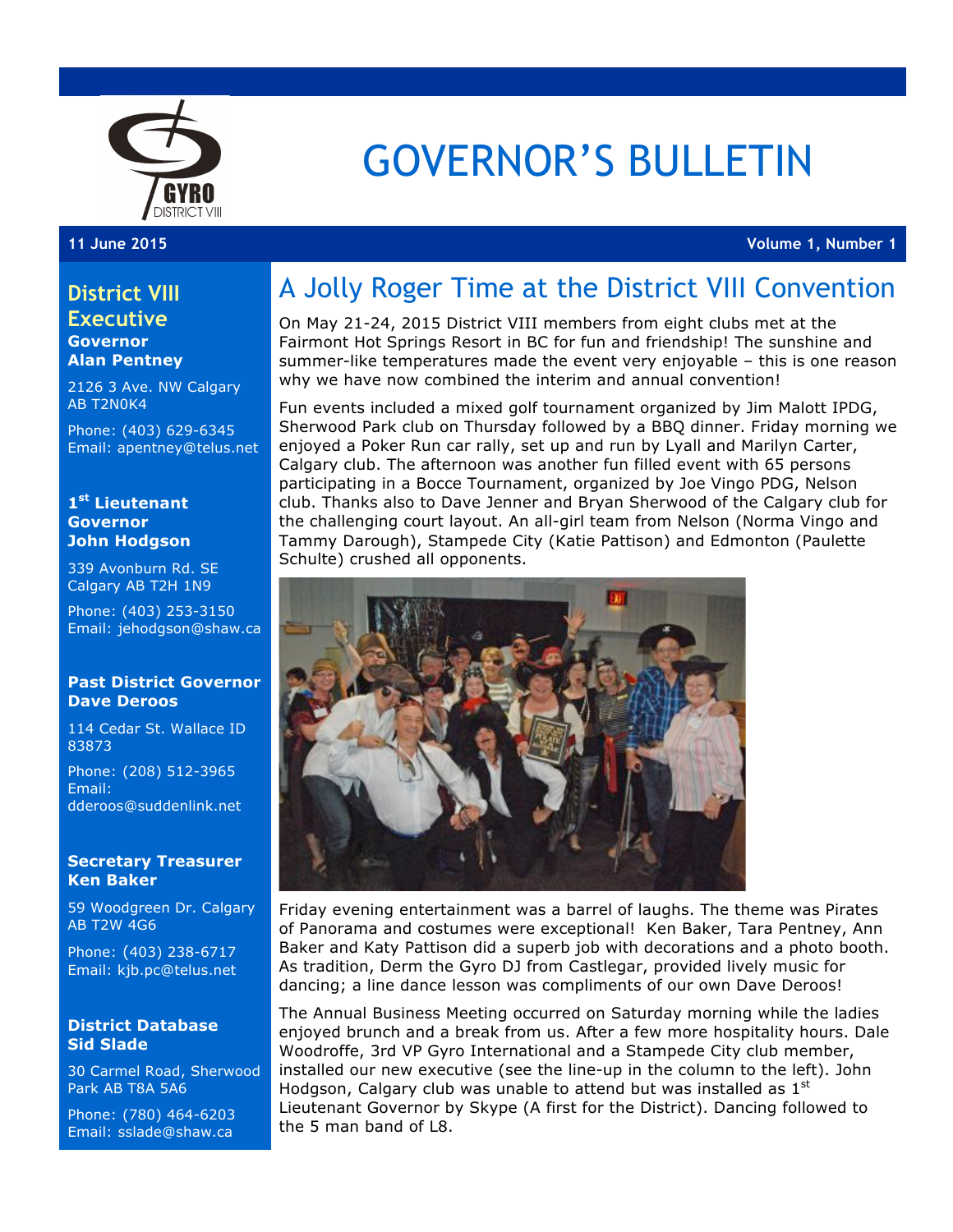### Some Executive Biographies

### **Contact Us**

District VIII WEB SITE. District8.gyro.ws (under construction)

#### **CALGARY**

**CASTLEGAR** 

**CRANBROOK** 

 EDMONTON **CROSSROADS** 

 EDMONTON

**LETHBRIDGE** 

 NELSON

 REGINA

### **SHERWOOD**  PARK

 SPOKANE

#### STAMPEDE CITY

**WALLACE** 





I am John Hodgson, 1<sup>st</sup> Lieutenant Governor for the next year. I was born in Montreal in 1946, the first of four brothers. When I was five years old, the family moved to Hudson, a small town on the Ottawa River about 40 miles west of Montreal. It was an ideal community in which to raise a family with excellent schooling and a variety of recreational facilities in a country living setting. My parents encouraged me and my brothers to participate in sports. I played and enjoyed virtually every sport imaginable but excelled in none. I was also very active in the Boy Scouts and developed a great appreciation for the outdoors and nature through numerous camping and canoe trips.

I attended McGill University where I obtained a bachelor of commerce degree. I then joined the accounting firm of Price Waterhouse and obtained my CA designation. I transferred to the Halifax office for two years and traveled and worked extensively throughout the Atlantic provinces during that period. After returning to Montreal, I married in 1973 and we subsequently had two boys, Jeffrey in 1977 and Trevor in 1979. Jeffrey is now the father of my two grandchildren, Madelynne and Joshua.

In 1981 we accepted a transfer from Montreal to Calgary. Apart from the initial difficulty of leaving family and friends, it was a move that we did not regret. I remained with PricewaterhouseCoopers in Calgary until my retirement in 2004. Unfortunately, that was also the year that my marriage ended. Fortunately, I later connected with my partner, Laura Young.

My retirement years are flying by far too quickly. I have continued various volunteer activities and taken the opportunity to enjoy more recreational travel. In addition, I am spending more time in curling rinks and on golf courses but without any noticeable improvement in my prowess with those activities.

I was introduced to Gyro as a guest at District VIII's Curl-a-Rama in Banff. I subsequently joined the Calgary Club in 2000 and served as its president in 2010/11. I now intend to do my best to assist Governor Alan Pentney with his duties and Laura and I look forward to the opportunity of making new Gyro and Gyrette friendships.



I am **Alan Pentney,** Governor for the coming year. I graduated from Ottawa University in Civil Engineering in 1978 and then spent 28 years with Alberta Environment. I worked on all aspects of environmental protection ranging from municipal water and wastewater systems, through industrial emissions to water allocations. For the past 7 years I have been with the National Energy Board regulating the operation of inter-provincial and international pipelines.

My wife Tara and I have raised two children: Alana who is in the pharmaceutical industry in Toronto and Jon who teaches middle school in Calgary. Combined they have provided us with the joys of three grandchildren. Meanwhile I keep active with Golf, Curling and volunteering at an 1800 member Legion as Treasurer and New Building Construction Trustee.